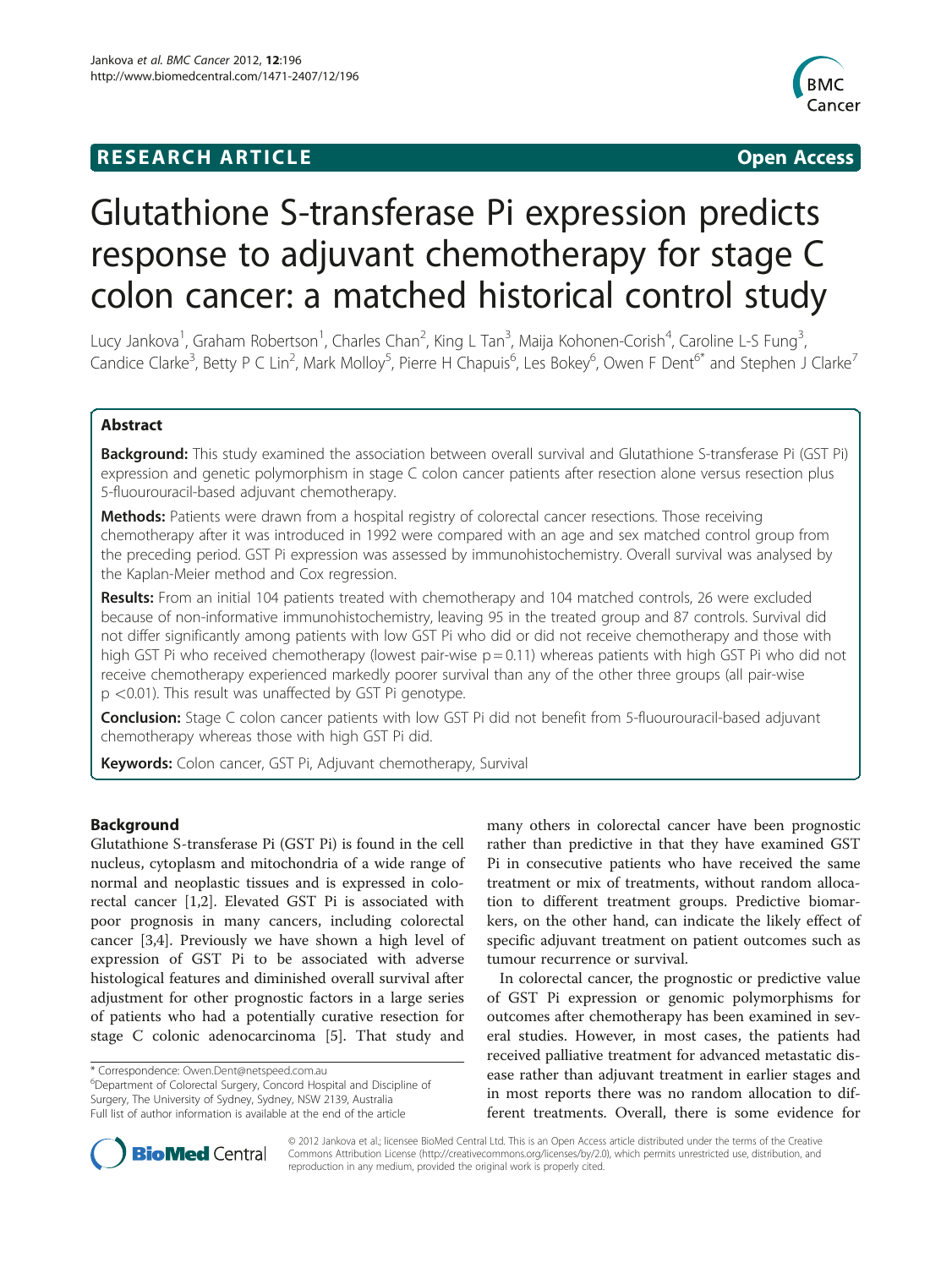GST Pi as a prognostic biomarker but little evidence for its predictive ability.

As far as we are aware, there has not yet been any attempt to determine whether GST Pi expression or genotype can predict response to adjuvant chemotherapy in stage III patients with colon cancer, yet this is the group of patients for whom adjuvant chemotherapy has most clearly been demonstrated as beneficial in randomised controlled trials [[6\]](#page-7-0). If biomarkers able to predict the results of chemotherapy were found, this could lead to more accurate targeting of treatment to those stage C patients most likely to benefit and to avoidance of inappropriate treatment, with its costs and possible toxicity, in those unlikely gain any advantage.

The ability of a tumour marker to predict response to chemotherapy cannot be determined from a patient series in which some patients were specifically selected for chemotherapy and others were not. At first glance one might simply search for a statistical interaction between the marker and chemotherapy by comparing outcome in four categories of patients: those with a low (or negative) value of the marker who did versus did not receive chemotherapy and those with a high (or positive) value who did versus did not receive chemotherapy. However this would fail to take account of the factors leading to selection or rejection for chemotherapy, which are themselves likely to be associated with survival potential. Comorbidity and advanced tumour stage, for example, are likely to militate against treatment but also to be associated with diminished survival. The ideal research design for identifying the predictive ability of a marker would certainly involve searching for a statistical interaction effect among the four groups defined above, but the patients would need to have been randomly allocated to chemotherapy treatment versus surgery alone [[7\]](#page-7-0). For ethical reasons, because chemotherapy is currently given routinely to a large proportion of stage C colon cancer patients, it is extremely unlikely that such a randomised trial could now be conducted. An alternative would be to use data from a historical randomised trial with the addition of results for a marker obtained by retrospective histopathological assessment of archived tissue, although this approach is very rare. An example of such a research design is the report by McLornan et al., although that study showed no significant effect from chemotherapy [[8](#page-7-0)].

Using a prospective hospital-based registry of resections for colorectal cancer we were able to construct a historical control group of patients who had a resection for stage C colonic cancer before chemotherapy was introduced in our hospital in April 1992 and who could be matched with patients from May 1992 to December 2004 who did receive chemotherapy. We acknowledge that this is less than ideal but it is a reasonable surrogate

design which can yield legitimate information about the interaction between GST Pi and 5-fluourouracil (5-FU) based chemotherapy in relation to overall survival and it is a feasible design which could be used by others with access to a large historical database and archival tissue bank for colorectal cancer.

The aim of this study was to examine the association between GST Pi expression and overall survival in patients who had received adjuvant chemotherapy after resection of a stage C colon cancer between May 1992 and December 2004 and an age- and sex-matched historical control group of equivalent patients who had been treated by surgery alone before the introduction of adjuvant chemotherapy. A secondary aim was to examine the survival of these patients according to GST Pi genotype.

#### Results

Between May 1 1992, when adjuvant chemotherapy was introduced in this hospital, and December 31 2004 resections for stage C colon cancer were performed on 263 patients, of whom 104 (40%) received adjuvant chemotherapy. The proportion receiving chemotherapy increased steadily from 11% in 1992 to 71% in 2004. One hundred and four age- and sex-matched controls were selected from among patients who had a resection for colon cancer between January 1979 and April 1992. Of the total of 208 patients, 26 had insufficient archived tissue for immunohistochemical evaluation, leaving 182; comprising 95 in the chemotherapy group and 87 in the control group. Fifty-two percent in both groups were male and mean ages were 64.1 years (SD 9.5) in the chemotherapy group and 63.6 (SD 10.6) in the control group (Table [1](#page-2-0)). There was no significant difference between the two groups on any of the 10 pathological characteristics examined in Table [1.](#page-2-0)

In our earlier detailed study of the prognostic value of GST Pi we showed that the percentage of cells with nuclear staining in the central part of the tumour was the single best measure of GST Pi expression as an independent predictor of overall survival, the optimum cutting point for defining high versus low GST Pi being ≤ 40% versus  $>40\%$  [[5\]](#page-7-0). At this cutting point in the present study high GST Pi occurred in 63 out of 182 patients (35%). In the chemotherapy group 40% of patients had high GST Pi as compared with 29% in the control group, the difference being non-significant  $(p = 0.11)$ .

The policy of the database is to follow patients yearly for up to 14 completed years. At the time of analysis, 98 patients had died, 3 had been lost to follow-up, 24 had completed 14 years of follow-up and follow-up was continuing for 57. In patients who had not died (including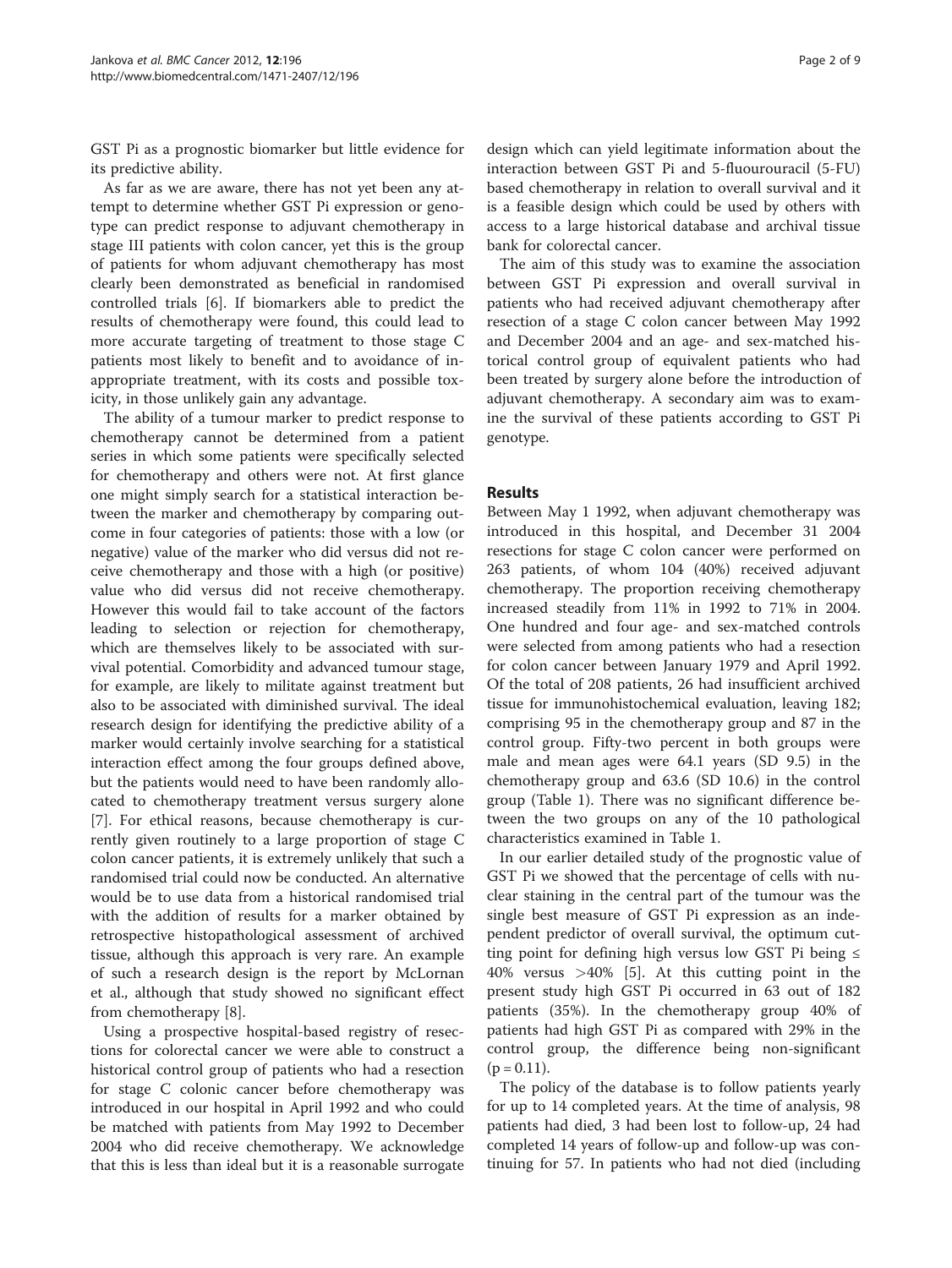| chemotherapy and in age/sex-matched historical controls |                                |                           |                    |  |  |
|---------------------------------------------------------|--------------------------------|---------------------------|--------------------|--|--|
|                                                         | Chemotherapy<br>Group $N = 95$ | Control<br>group $N = 87$ | Chi <sup>2</sup> p |  |  |
| Age (mean, SD)                                          | 64.1 (9.5)                     | 63.6 (10.6)               |                    |  |  |
| Male                                                    | 49 (52)                        | 45 (52)                   |                    |  |  |
| Tumour site right colon                                 | 50 (53)                        | 40 (46)                   | 0.37               |  |  |
| Size $\geq$ 5 cm                                        | 43 (45)                        | 43 (49)                   | 0.57               |  |  |
| Tumour spread beyond<br>muscularis propria              | 84 (88)                        | 80 (92)                   | 0.43               |  |  |
| Mucinous or signet ring<br>adenocarcinoma               | 16(17)                         | 10(12)                    | 0.30               |  |  |
| $\geq$ 4 lymph nodes involved                           | 26(27)                         | 26(30)                    | 0.70               |  |  |
| Apical node involved                                    | 11(12)                         | 11(13)                    | 0.83               |  |  |
| High grade tumour                                       | 34 (36)                        | 31 (36)                   | 0.98               |  |  |
| Venous invasion present                                 | 20(21)                         | 23(26)                    | 0.39               |  |  |
| Free serosal surface involved                           | 22 (23)                        | 23(26)                    | 0.61               |  |  |
| Adjacent structure infiltrated                          | 6(6)                           | 4 (5)                     | $0.75*$            |  |  |

<span id="page-2-0"></span>Table 1 Background characteristics and tumour pathology in patients who received adjuvant

\*Fisher's exact test.

Number (%).

those lost) follow-up time ranged from 50 months to 280 months with a median of 126 months.

In the overall pool of 182 patients, survival was significantly poorer in those who had not received chemotherapy than in those who had (hazard ratio [HR] 1.8, 95% confidence interval  $\begin{bmatrix} \text{CI} \end{bmatrix}$  1.2–2.8, p = 0.005). It would not be meaningful to draw a similar overall comparison between patients with low and high GST Pi because of the potential for chemotherapy to attenuate the association between GST Pi and survival in the chemotherapy group. However, in patients who had not received chemotherapy, overall survival was significantly poorer among those with high central nuclear GST Pi than among those with low GST Pi (HR 2.3, CI 1.4–3.9,  $p = 0.002$ ). Analysis of survival stratified by both high versus low GST Pi and chemotherapy versus no chemotherapy showed no significant difference among patients with low GST Pi who did or did not have chemotherapy and those with high GST Pi who had chemotherapy

Table 2 Five-year overall Kaplan-Meier survival rates for stratified analysis of chemotherapy group versus control group by high versus low nuclear GST Pi expression in central tumour tissue

|                                  | 5-year survival rate<br>(95% confidence interval) |
|----------------------------------|---------------------------------------------------|
| Low GST Pi with chemotherapy     | 68 (55 - 79)                                      |
| Low GST Pi without chemotherapy  | $61(48-72)$                                       |
| High GST Pi with chemotherapy    | $69(52 - 82)$                                     |
| High GST Pi without chemotherapy | $24(10-42)$                                       |



(lowest  $p = 0.11$ ) whereas patients with high GST Pi who did not have chemotherapy experienced significantly poorer survival than any of the other groups (all  $p <$ 0.01) (Table 2, Figure 1). This was corroborated by Cox regression modelling where high GST Pi and absence of chemotherapy were coded 2 and the alternatives were coded 1. The product of these two variables showed a statistically significant interaction ( $p = 0.008$ ). Furthermore the interaction term remained statistically significant  $(p < 0.001)$  when it was included in a model with all variables in Table 1 that had a bivariate p value of  $\leq$  0.1 with overall survival (Table [3\)](#page-3-0). Thus, while low GST Pi was not associated with any difference in response to chemotherapy, high GST Pi in the absence of chemotherapy predicted a markedly poorer outcome than might otherwise be expected. The implication is that patients with low GST Pi did not benefit from 5FUbased chemotherapy whereas those with high GST Pi clearly did.

The determination of genotype was uninformative in 13 specimens, leaving 169 for analysis; 81 (48%) having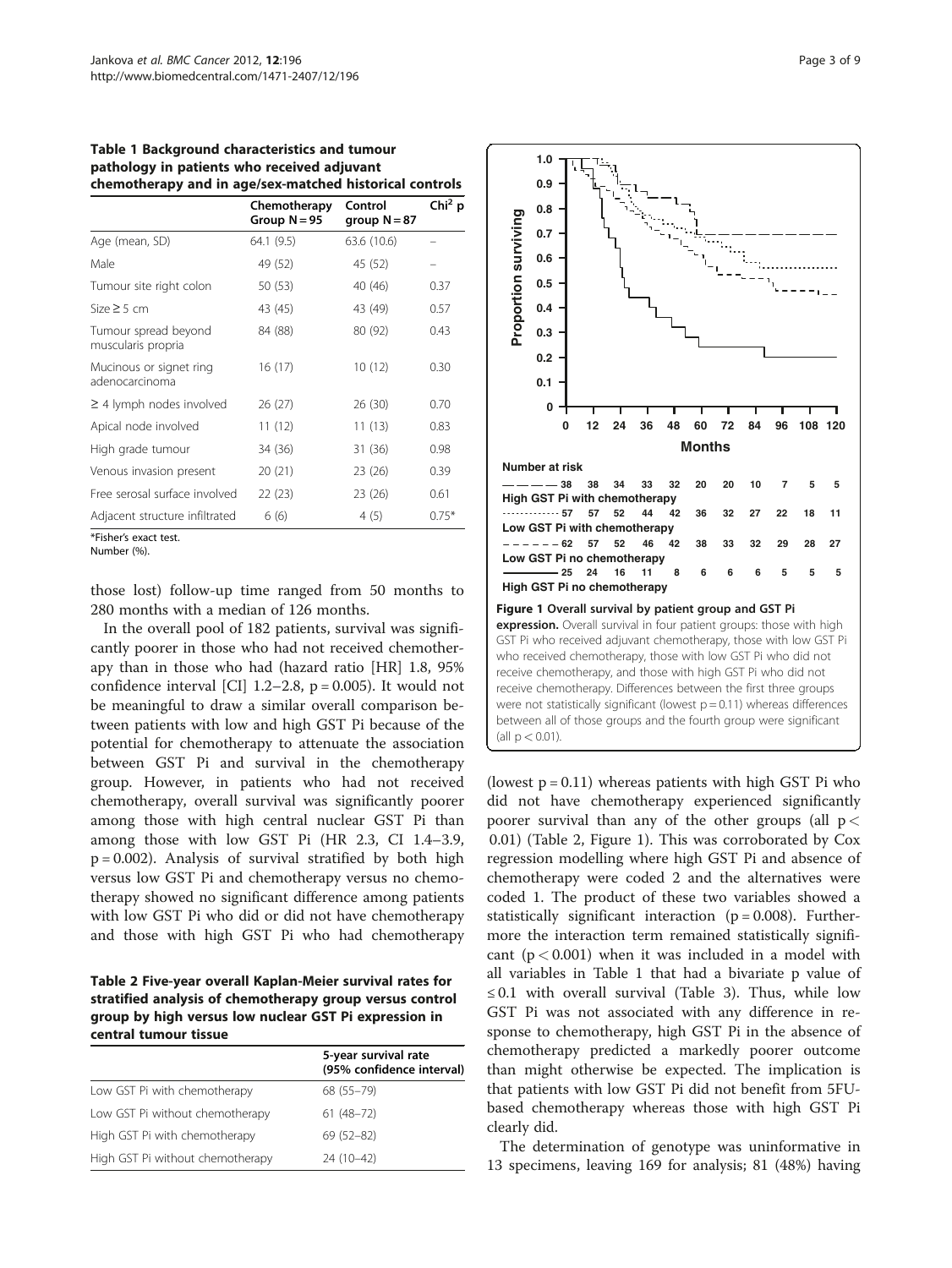|                                    | <b>Bivariate</b><br>$HR*$ | <b>Bivariate</b><br>p value | Multivariable HR<br>(95% CI) | <b>Multivariable</b><br>p value |
|------------------------------------|---------------------------|-----------------------------|------------------------------|---------------------------------|
| GST Pi by chemotherapy interaction |                           |                             | $1.4(1.2-1.8)$               | < 0.001                         |
| Male sex                           | 1.0                       | 0.850                       |                              | $\qquad \qquad \longleftarrow$  |
| Age $\geq$ 75 years                | 1.7                       | 0.044                       | $1.5(0.9-2.6)$               | 0.153                           |
| Right colon tumor                  | 0.7                       | 0.063                       | $0.8(0.5-1.3)$               | 0.431                           |
| Size $\geq$ 5 cm                   | 1.3                       | 0.193                       |                              | -                               |
| Spread beyond muscularis propria   | 3.0                       | 0.030                       | $1.6(0.6-4.6)$               | 0.356                           |
| Mucinous or signet ring            | 1.1                       | 0.730                       |                              |                                 |
| $\geq$ 4 lymph nodes involved      | 2.5                       | < 0.001                     | $1.5(0.97 - 2.4)$            | 0.071                           |
| Apical node involved               | 2.8                       | < 0.001                     | $2.0(1.1-3.5)$               | 0.021                           |
| High grade tumor                   | 2.3                       | < 0.001                     | $1.7(1.1-2.7)$               | 0.016                           |
| Venous invasion present            | 1.5                       | 0.084                       | $1.2(0.8-1.9)$               | 0.418                           |
| Free serosal surface involved      | 3.3                       | < 0.001                     | $2.0(1.2 - 3.1)$             | 0.004                           |
| Adjacent structure infiltrated     | 1.3                       | 0.455                       |                              |                                 |

<span id="page-3-0"></span>

| Table 3 Overall survival for sex, age, pathology features and GST Pi by chemotherapy interaction |  |  |
|--------------------------------------------------------------------------------------------------|--|--|
|--------------------------------------------------------------------------------------------------|--|--|

\* Hazard ratio.

the Ile/Ile genotype, 73 (43%) the Ile/Val genotype and 15 (9%) the Val/Val genotype, which was similar to other studies [[9-11](#page-7-0)]. The frequency of high GST Pi did not differ significantly by genotype (Ile/Ile 41%, Ile/Val 29%, Val/Val 33%;  $p = 0.295$ ) and there was no difference in the proportions of patients receiving chemotherapy (Ile/ Ile 44%, Ile/Val 51%, Val/Val 40%;  $p = 0.637$ ). There was no overall association between genotype and survival (all pair-wise  $p > 0.15$ ) and no association between genotype and survival in the chemotherapy group alone (all pairwise  $p > 0.42$ ) or in the control group alone (all pairwise  $p > 0.13$ ). When the joint association between chemotherapy, GST Pi and survival shown in Figure [1](#page-2-0) was further stratified by genotype it was again found that, for patients with the Ile/Ile genotype, those with high GST Pi who did not receive chemotherapy had significantly poorer survival than the other three groups (all pair-wise  $p \leq 0.003$ ) and there were no significant differences among those three groups (all pair-wise p > 0.385). The same was true for the Val/Val genotype (the corresponding pair-wise p values were  $p < 0.046$  and  $> 0.527$ ) and there was a non-significant tendency towards the same pattern for the Ile/Val genotype, where there were only nine patients in the high GST Pi/no chemotherapy group. From these results it was concluded that genotype had no influence on the association between survival and the joint effects of chemotherapy and GST Pi expression.

### **Discussion**

GST Pi is a member of the glutathione-S-transferase superfamily of phase II xenobiotic-metabolizing enzymes that catalyse the conjugation of endogenous and exogenous electrophiles, including reactive oxygen species,

toxins, carcinogens and anti-cancer agents, to the nucleophilic thiol group of reduced glutathione (GSH) [\[12](#page-7-0)]. A number of studies have concentrated on the connection between aberrant expression of GST isozymes, including GST Pi isozymes, with the development and expression of resistance to chemotherapy drugs as reviewed by McIlwain et al. [\[13\]](#page-8-0). From this perspective an expected result should have been a poor response to chemotherapy in patients with high expression of GST Pi. However our study has shown that, for stage C colon cancer patients, overall survival was significantly and markedly poorer in patients with high GST Pi who did not receive chemotherapy than in those with high GST Pi who did. Furthermore, survival in the latter group was no different from that in patients with low GST Pi, whether or not they received chemotherapy. Expressed differently, chemotherapy had no apparent effect on survival in patients with low GST Pi whereas those with high GST Pi appeared to benefit considerably. This finding could be explained by the fact that a major function of GST Pi is not only the phase II metabolism of drugs but to also contribute to the detoxification of endogenously generated reactive oxygen species and the associated potentially toxic macromolecules and lipid peroxides produced in cells. An example of this detoxificant/antioxidant role is the induction of GST Pi as part of the coordinated defence mechanism to protect colonic cells against oxidative injury [[14\]](#page-8-0). The presence of high GST Pi in colon tumours may confer a selective advantage on malignant colon cells, as increased production of reactive oxygen species is a feature of cancer progression [\[15](#page-8-0)]. Therefore the poorer overall survival in patients with high GST Pi who did not receive chemotherapy could be attributed to the ability of GST Pi to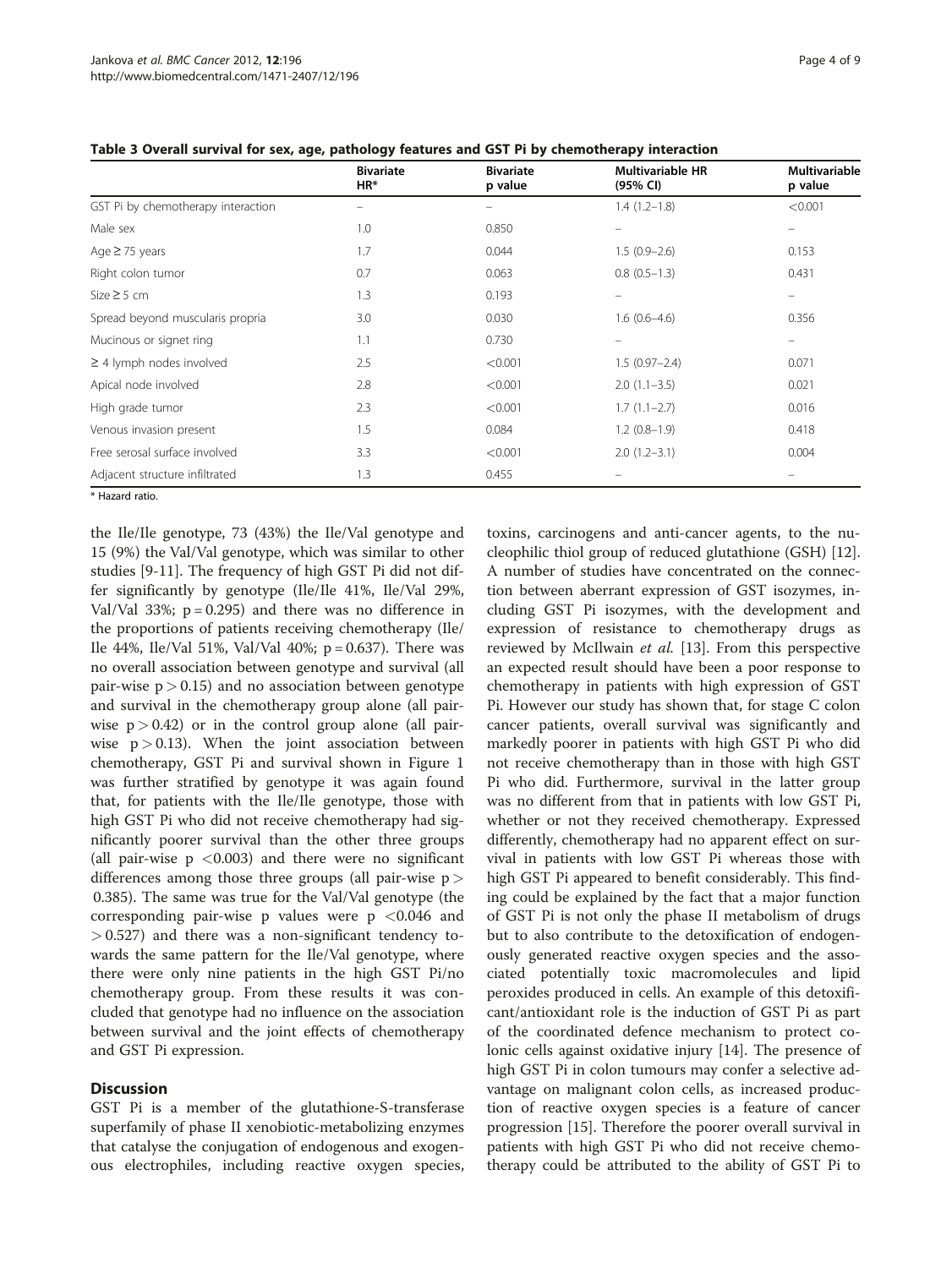counter the elevated oxidative stress, enhancing persistence of malignant colon cells and thereby leading to poorer survival. This is also consistent with our previous finding of increased GST Pi expression being an independent prognostic factor for reduced overall survival [[5\]](#page-7-0). Furthermore, treatment with diverse chemotherapy drugs tips the redox balance of already stressed cancer cells and elicits selective additional toxicity that ultimately kills them. In this regard the recent reports of the ability of 5-FU to promote oxidative stress in colonic cancer cells [[16](#page-8-0),[17](#page-8-0)], in addition to its multiple actions as an anti-metabolite, including inhibition of thymidylate synthase, may provide an explanation for the clear benefit of 5-FU based treatment in those patients with high GST Pi (Figure [1](#page-2-0)). The additional generation of reactive oxygen species by 5-FU may overwhelm the advantage of high GST Pi in colon cancer cells either by directly increasing the molecular species detoxified by GST Pi enzyme activity and/or by depletion of the available pool of GSH required for conjugation reactions performed by GST enzymes. GSH is also the major anti-oxidant used by cells in non-enzymatic reactions to protect against reactive oxygen species.

Accordingly the implication of our finding is that stage C colon cancer patients with low intracellular concentrations of GST Pi may not need to be treated with 5- FU-based adjuvant chemotherapy whereas those with high GST Pi definitely should be treated. As far as we are aware, this is the first study to demonstrate the predictive value of GST Pi expression in regard to chemotherapy for stage C colon cancer.

A secondary finding was that GST Pi genotype had no apparent influence on survival or on the association between survival and the joint effects of GST Pi expression and adjuvant chemotherapy. Interest in the effect of GST Pi polymorphisms arose from the concept that variant GST Pi proteins may differentially affect the actions of chemotherapeutic drugs. The single nucleotide polymorphism A313G in exon 5 results in a valine for isoleucine substitution producing a Val/Val variant with reduced GST Pi enzyme activity [\[18,19](#page-8-0)]. In metastatic colorectal cancer Stoehlmacher et al. found poorer overall survival in patients with the Ile/Ile genotype than in those with the Ile/Val or Val/Val genotypes after combined 5-FU/oxaliplatin chemotherapy [[9,](#page-7-0)[20\]](#page-8-0) although this was not replicated by other researchers using the same agents [[21\]](#page-8-0). Also in 5-FU/oxaliplatin-treated patients poorer survival was seen in those with the Ile/ Ile and Ile/Val genotypes compared with the Val/Val genotype [\[22](#page-8-0)]. Similarly, significantly poorer survival associated with the Ile/Ile genotype as compared with the Ile/Val or Val/Val genotypes was reported in patients treated with FOLFOX-4 [[10\]](#page-7-0), although two other studies using FOLFOX showed no difference in survival

between genotypes [\[23,24](#page-8-0)]. Additionally, a study of oxaliplatin treatment [\[25](#page-8-0)] and two others using a mixture of agents and regimens showed no differences between GST Pi genotypes [\[11,](#page-7-0)[26\]](#page-8-0). All of the above were prognostic studies as all patients had received chemotherapy and there was no random allocation to different treatment groups. A truly predictive study that randomly allocated patients to one of three 5-FU-based treatment strategies also showed no differences between GST Pi genotypes [[27\]](#page-8-0) while another study with patients randomised to first-line capecitabine alone versus capecitabine plus irinotecan showed a short, but significant improvement in progression-free survival for the Val/Val genotype only [[28\]](#page-8-0). Two remaining studies included patients with colorectal tumours of all Dukes/TNM stages, not just those with metastatic disease, but produced contradictory results. Holley et al. found no association between GST Pi genotype and overall survival [[29](#page-8-0)] whereas Jones et al. found that the Ile/Ile genotype was associated with decreased survival as compared with the Ile/Val and Val/Val genotypes [[30\]](#page-8-0). Thus the evidence for an association between GST Pi genetic polymorphism and chemotherapeutic treatment and survival (or other patient outcomes) is inconclusive. The reasons may relate to differing study designs; for example retrospective versus prospective, randomized versus non-randomized allocation to treatment; varying stage mixes of patients and hence different mixes of palliative and adjuvant treatment; various chemotherapeutic agents and regimens; and statistical issues such as limited numbers of patients available for analysis. The latter is particularly a problem in relation to the Val/Val genotype which has a prevalence of only 8% to 10% which may lead to type II errors in small patient samples.

A limitation of the present study is that patients were not randomly allocated to the treatment and control groups. Instead the treatment group comprised all patients selected for chemotherapy since April 1992 when it became available in this hospital, whereas the control patients were drawn from the period from 1979 to April 1992 and individually matched with treated patients on age and sex. However there was no significant difference between the treated group and the control group on 10 other background and tumour pathology characteristics. Comorbidity may have influenced survival and may have differed between the two groups but we were unable to compare them because details of comorbidity were not recorded in the database until 1995. However, as the survival of patients with low GST Pi did not differ significantly between the control and treatment groups, it is most unlikely that differential comorbidity could have accounted for the marked treatment/control survival difference in patients with high GST Pi alone. A further limitation was the relatively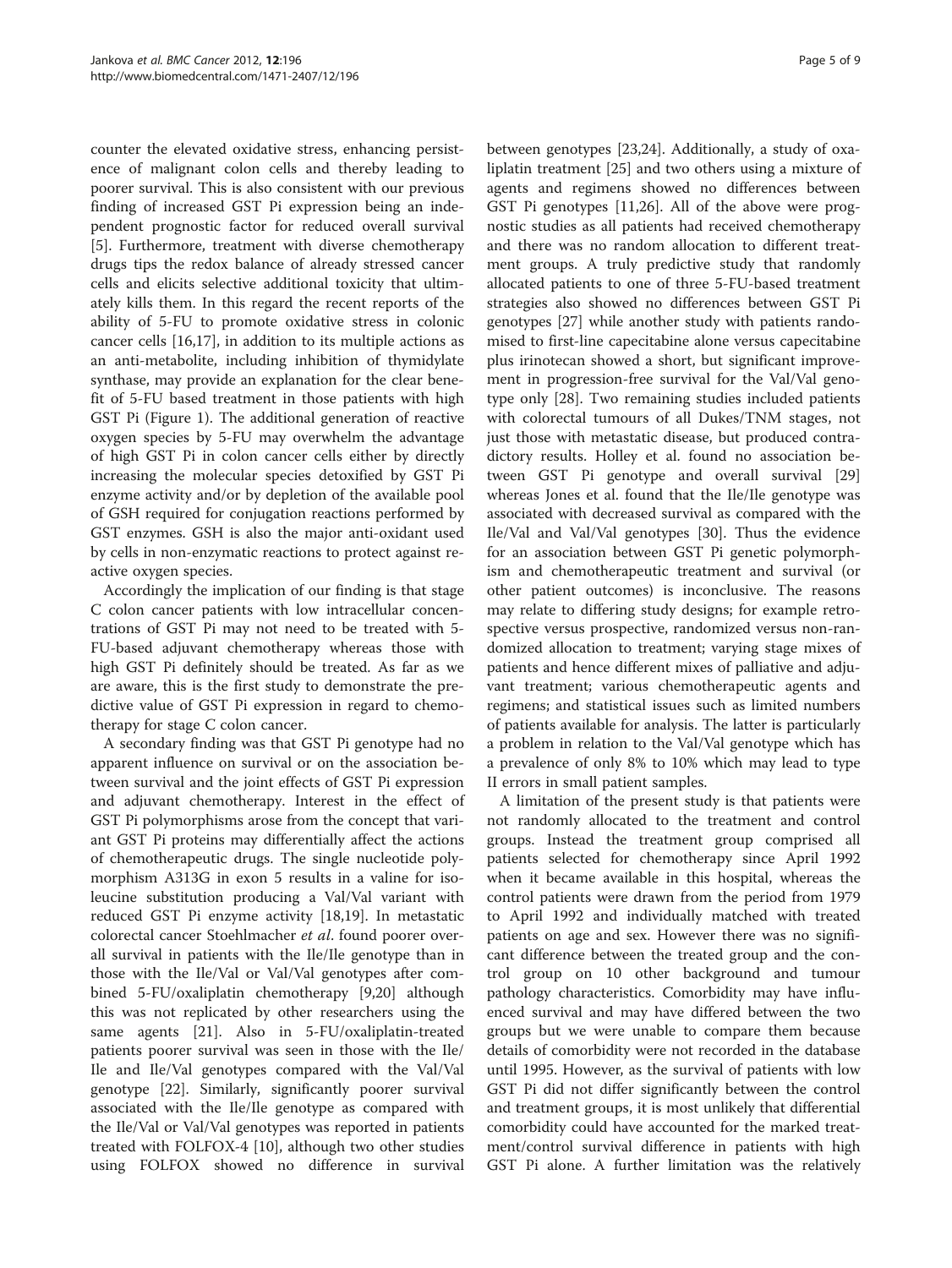small number of patients available for analysis; there were 182 in total and 169 for the genotype analyses, which may have limited our ability to find statistically significant differences between some groups. Nevertheless the markedly poorer survival of the high GST Pi/ non-chemotherapy group (Figure [1](#page-2-0)) suggests that this interaction would be likely to persist in a larger study.

Earlier studies of the association between GST Pi expression and patient outcomes have yielded varying results. A significant independent association between high GST Pi and diminished overall survival was found by Mulder et al. and a similar independent association was found by Sutoh et al. for disease-free survival [\[3,4](#page-7-0)]; both studies included colonic and rectal tumours and all four Astler Coller or Dukes stages. Contrary to these results Kim et al. found no association between GST Pi expression and overall survival in patients with stage IV colorectal cancer, all of whom had been treated by 5- FU/oxaliplatin palliative chemotherapy [\[21](#page-8-0)]. Given that tumour stage is the most clearly established prognostic variable in colorectal cancer it is reasonable to expect that other prognostic factors, including biomarkers, may behave differently within different stages and also that they may behave differently between the colon and rectum or even at different sub-sites. In our study we focussed on stage C colonic tumours because of the known beneficial effects of chemotherapy in this patient group and the desire to find biomarkers which would allow more refined targeting of patients most likely to benefit from chemotherapy and to avoid costly and possibly toxic treatment of those who are unlikely to benefit.

## Conclusions

Survival did not differ between patients with low GST Pi, whether or not they had chemotherapy and those with high GST Pi who had chemotherapy, whereas patients with high GST Pi who did not receive chemotherapy had markedly poorer survival than the other three groups. GST Pi genotype was not associated with survival and did not influence the relationship between GST Pi expression, chemotherapy and survival. Given that adjuvant chemotherapy is currently recommended and routinely used in patients with stage C colon cancer it is now unlikely, for ethical reasons, that a randomised trial including a surgery-only control group could be conducted to confirm our findings. However such a study, based on an early randomized trial and archived tissue, may be possible.

## Methods

Information on patients having a resection for colorectal cancer performed by members of the Concord Hospital Department of Colorectal Surgery has been entered into a prospective computer database since 1971 [\[31,32\]](#page-8-0). The data set contains information on patient characteristics, co-morbidity, presentation, investigations, surgical management, complications, adjuvant therapy, pathology and follow-up, and has the approval of the South Western Sydney Health Area Ethics Committee. All patients gave written consent personally or through their guardian for pathology specimens and anonymous clinical data to be used for research purposes. From 1981, all resections were performed by specialist colorectal surgeons according to a standardized procedure [\[33](#page-8-0)] and acquisition of clinical data has been conducted by a single surgeon (P. C.). Patients reported here had a resection for clinicopathological stage C colon cancer between 1979 and 2004 inclusive.

#### Adjuvant chemotherapy

The chemotherapy regimens utilized involved, for the most part, 6-month courses of bolus injections of 5-FU and folinic acid administered daily for 5 days every 28 days over a total of 6 cycles (Mayo Clinic regimen [[34\]](#page-8-0)) or 5-FU and leucovorin repeated weekly for 6 doses with a 2-week rest between (Roswell Park regimen [[35\]](#page-8-0)). These regimens were used as they were supported by results from randomized controlled trials on patients with stage C colon cancer.

#### Selection of the historical control group

Patients who received adjuvant chemotherapy were matched individually by sex and age with controls selected from among patients who had a resection for stage C colon cancer between 1979 and April 1992, before radiotherapy and chemotherapy were introduced at this hospital [\[36](#page-8-0)]. Matching was by sex because numerous studies have shown sex differences in many epidemiological, clinical and pathological characteristics of colorectal cancer [[37\]](#page-8-0) and by age because of the demographic association between advancing age and diminishing survival in the population at large.

#### Histopathology

Pathological examination of the resected specimen followed a standard protocol as described previously [\[38](#page-8-0)]. Only adenocarcinomas (including mucinous and signet ring cell carcinomas) were included in the data set. Where multiple tumours were present, only the lesion with the most advanced stage was included. Tumour size was measured as the greatest surface dimension. Blocks were taken to demonstrate maximum direct tumour penetration of the bowel wall. Additional blocks were taken specifically to demonstrate the relationship between tumour and any adherent structure or tissue [[39](#page-8-0)] as well as lines of resection and the free serosal surface [[40\]](#page-8-0). Venous invasion by tumour referred to involvement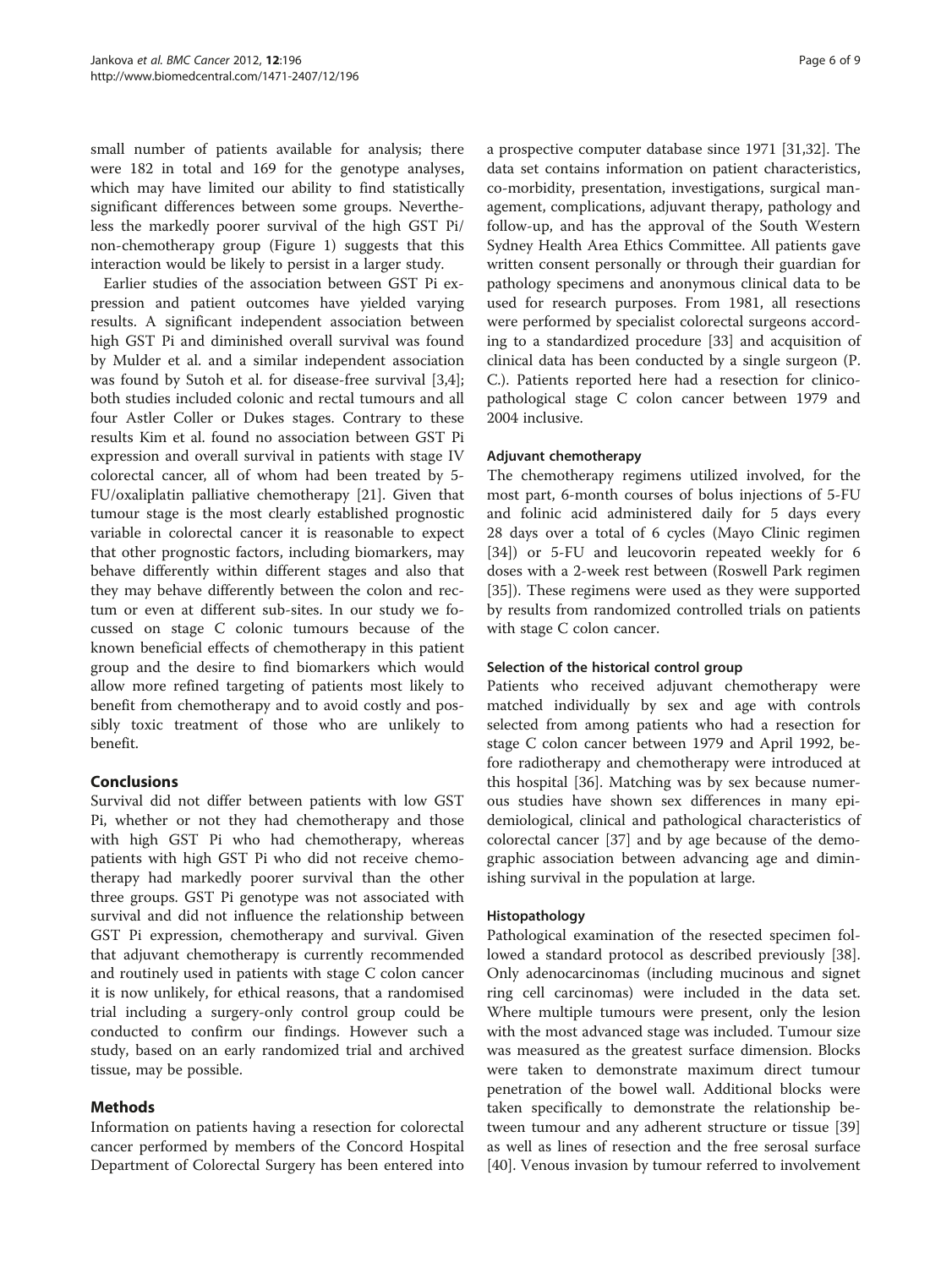of thick or thin walled veins, either within or beyond the bowel wall. When doubt existed as to whether a structure involved was a vein, a negative finding was recorded. Tumour grade was assessed taking into account the degree of differentiation and anaplasia, the nature of the tumour margin (pushing or infiltrating) and the presence and prominence of vascular invasion [[31\]](#page-8-0). An apical lymph node was defined as the most proximal of any nodes found within 1 cm of the ligation of a named vessel as the apex of a pedicle [\[41\]](#page-8-0). All pathological characteristics analyzed were looked for in every specimen and their presence or absence recorded explicitly. There were no missing data on any original database variable. Tumours were staged according to the Australian Clinicopathological Staging System for colorectal cancer which accommodates sub-stages compatible with other clinicopathological staging systems such as Tumour Nodes Metastases [\[42](#page-8-0)]. A stage C tumour was defined as one with lymph node metastasis but no systemic metastasis and no tumour present in the proximal, distal or deep lines of resection histologically.

## Tissue microarray construction

Tissue micro arrays (TMA) for the assessment of GST Pi were constructed using an Advanced Tissue Arrayer ATA-100 (Chemicon, Temecula, Ca). 1.0 mm cores were taken from carefully selected, morphologically representative areas of the original paraffin blocks and arrayed into freshly made recipient paraffin blocks. As it is known that there is heterogeneity within colorectal cancers, we took cores from (a) the central part of the tumour, avoiding the luminal surface, the tumour edge and areas of necrosis, (b) the deep invasive tumour front at the interface between the tumour and non-neoplastic tissue, and also (c) adjacent normal mucosa.

## Immunohistochemistry

GST Pi (1:20, Abcam, ab17088, Cambridge, U.K.) immunohistochemistry was carried out using DAKO Autostainer (DAKO, Glostrup, Denmark). Following dewaxing and rehydration, antigen retrieval was performed in a water bath (95°C) for 30 minutes using sodium citrate (pH 6.0) Target Retrieval Solution S1699 (DAKO, Glostrup, Denmark). Endogenous peroxidases were blocked with 3% hydrogen peroxide for 5 minutes. Nonspecific binding sites were blocked with Protein Block (DAKO, Glostrup, Denmark) for 10 minutes. The sections were incubated with diluted GST Pi antibody for 1 hour at room temperature, followed by secondary reagent EnVision + Dual Link System-HRP (DAB+) K4065 (DAKO, Glostrup, Denmark) for 30 minutes. Staining was completed by a 10 minute incubation with 3,3 diaminobenzidine (DAB+) substrate-chromogen. After buffer wash the slides were counterstained with haematoxylin, dehydrated and mounted.

## Immunohistochemical evaluation

Immunoreactivity for GST Pi was assessed independently by three experienced pathologists (K.T., C.F., C.C.) who were unaware of the patients' clinical characteristics, other histopathological data and survival. Tissue cores from the central part of the tumour and the invasive front were assessed separately in each sample, as was the presence of nuclear and cytoplasmic staining in the tumour epithelial cells. The intensity of staining was graded as 0 (no staining), 1 (weak staining), 2 (intermediate staining), 3 (strong staining). The percentage of stained cells (hereinafter termed "percentage stained") was recorded as a quasi-continuous variable coded 0%, 1%, 10%...90%, 100%. When there were discrepancies between the observers, the slides were reviewed and a consensus reached. To find the optimum dichotomy for percentage stained in relation to survival the distribution of percentage stained was first dichotomized at 0% versus 1–100% and survival curves with the associated p value were obtained. The cutting point was then raised in steps of 10% (0–9% vs. 10–100%, 0–20% vs. 30–100% ... 0–90% vs. 100%) and the separation of curves and p value recorded at each step. This process yielded the optimum cutting point giving the greatest separation of survival curves [[43\]](#page-8-0).

## Genotyping

Archival paraffin block sections of all the lymph nodes resected from each patient were first reviewed by a pathologist (CC), who selected one normal cancer-free lymph node from each patient for subsequent analysis. A core biopsy was taken from the tissue block and DNA was extracted with the Puregene DNA Isolation Kit (Gentra, Minneapolis, MN) as previously described [[44](#page-8-0),[45](#page-8-0)]. A custom Taqman SNP Genotyping Assay (Applied Biosystems, Foster City, CA) was used for genotyping. The primer and probe sequences for GSTP1 were as follows:

Forward primer 5′-CCTGGTGGACATGGTGAATG-3′; Reverse primer 5′- TGGTGCAGATGCTCACATAGTTG-3′; Probe 1 (VIC-labelled) 5′-TGCAAATACATCTCC-3′; Probe 2 (FAM-labelled) 5′-CTGCAAATACGTCTCC-3′ [[27](#page-8-0)].

The DNA samples were diluted to  $\sim$  5 ng/ml and tested in triplicate. Each 10μml reaction mix contained 5 μl of Taqman Universal PCR Master Mix (Applied Biosystems), 2 μl of 5x SNP Genotyping Assay, and 3 μl (~15 ng) of DNA. The PCR reactions and SNP analysis were carried out on the ABI 7900 (Applied Biosystems), with PCR conditions as follows: 50°C (2 min); 95°C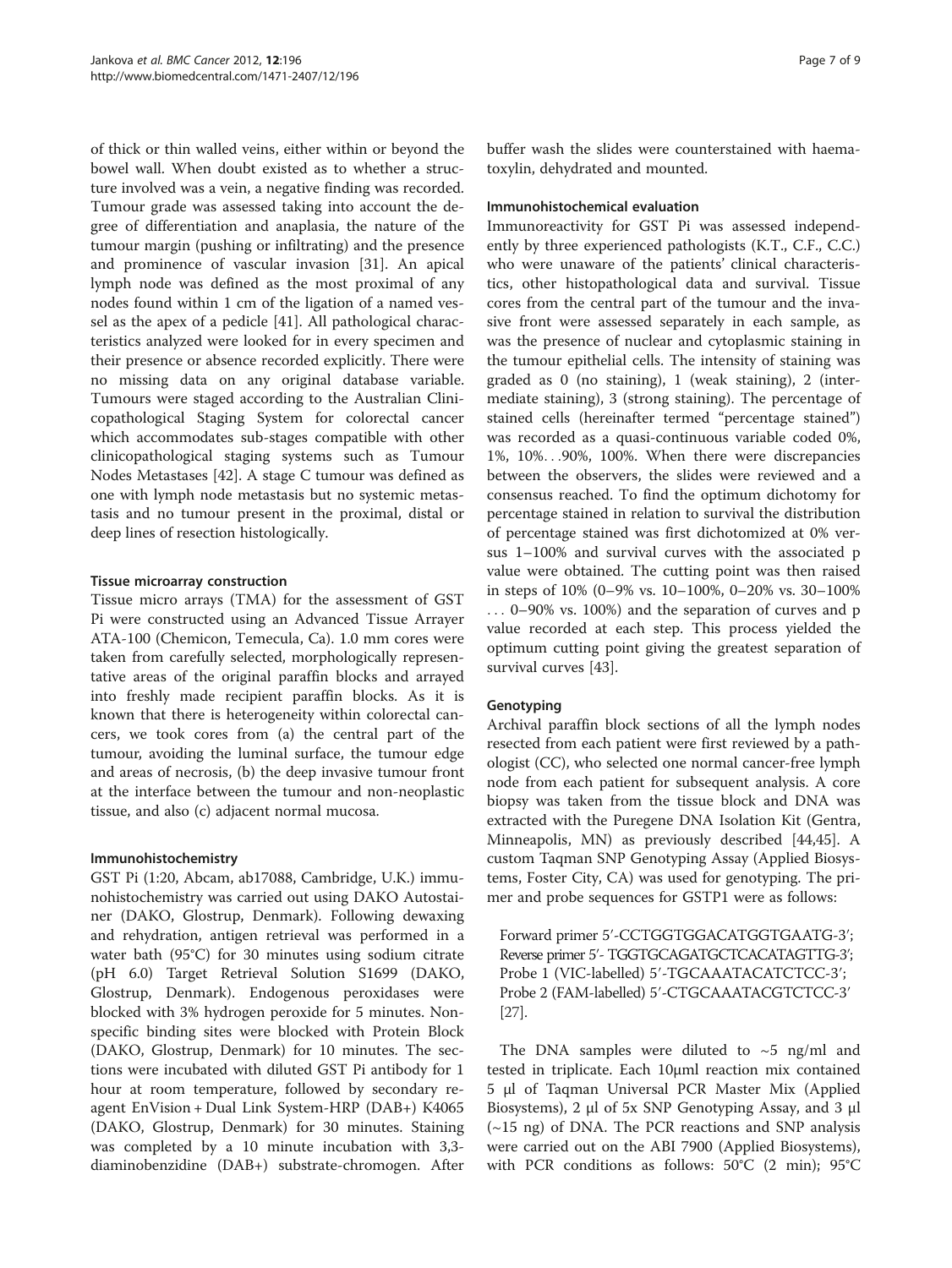<span id="page-7-0"></span>(10 min); 40 cycles of  $95^{\circ}$ C (15 s) followed by  $60^{\circ}$ C (1 min).

#### Follow-up and survival

Apart from patients lost to follow-up, all patients were followed annually until death or for up to 14 years or to December 31, 2009. Overall survival time was measured from resection until the date of death due to any cause, the censoring date being the date of last follow-up for those surviving or the date of last contact for those lost to follow-up.

## Statistical analysis

The chi-squared test or Fisher's exact test were used to examine the statistical significance of differences in proportions. Comparisons of survival time between strata of binary variables were made with the Kaplan-Meier method and log-rank test. Proportional hazards regression and the Wald test were used in multivariable modeling with product terms to identify potential interactions. The assumption of proportional hazards was assessed by examining plots of log cumulative hazard for parallelism and in no case was it materially violated in any variable included in a regression model. The level for two-tailed statistical significance was p# 0.05 with confidence intervals (CI) at the 95% level. Analyses were performed with SPSS 15.0 for Windows (SPSS Inc., Chicago, Il. USA).

#### Abbreviations

GST Pi: Glutathione S-transferase Pi; 5FU: 5-fluourouracil; GSH: The nucleophilic thiol group of reduced glutathione.

#### Competing interests

None of the authors have any financial or non-financial competing interests in relation to this paper.

#### Acknowledgements

The authors wish to thank all members of the multidisciplinary team managing these patients, namely: G. Stone, nurse unit manager; P. Davey, social worker; E. Galt, clinical psychologist; I. Whitely, stomal therapist; S. Singh, dietician; S. Khatri, cancer care coordinator; G. Sinclair, database manager; Beale, medical oncologist; P. Stewart, M. Rickard, C. Young, A. Keshava, surgeons. Before 2001 Dr R.C. Newland examined and reported on over 90% of the surgical specimens and reviewed the remainder. N. Currey assisted with the GST Pi genotyping. This work was partly funded by a Cancer Institute NSW Translational Program Grant.

#### Author details

<sup>1</sup> Cancer Pharmacology Unit, ANZAC Research Institute, Concord Hospital, The University of Sydney, Sydney, NSW 2139, Australia. <sup>2</sup>Department of Anatomical Pathology, Concord Hospital and Discipline of Pathology, The University of Sydney, Sydney, NSW 2139, Australia. <sup>3</sup>Department of Anatomical Pathology, Concord Hospital, Sydney, NSW 2139, Australia. <sup>4</sup> Cancer Research Program, Garvan Institute of Medical Research and St Vincent's Clinical School, University of New South Wales, Sydney, NSW 2052, Australia. <sup>5</sup>Australian Proteome Analysis Facility and Department of Chemistry and Biomolecular Sciences, Macquarie University, Sydney, NSW 2109, Australia. <sup>6</sup>Department of Colorectal Surgery, Concord Hospital and Discipline of Surgery, The University of Sydney, Sydney, NSW 2139, Australia. <sup>7</sup>Department of Medicine, Concord Hospital and Discipline of Medicine, The University of Sydney, Sydney, NSW 2139, Australia.

#### Authors' contributions

LJ had general oversight of the study, conducted immunohistochemistry, and participated in interpretation of results and writing. GR was involved in the conception and design of the study and interpretation of results of the genotyping. CCh, KT, CF, BL were responsible for the immunohistochemical evaluation and contributed to the conception and design of the study and the interpretation of results. C Cl conducted the tissue microarray construction and preparation of data for analysis. MK conducted the genotyping and interpretation of results and contributed to drafts of the paper. MM contributed to the conception and design of the study and critical review of the paper. PC and LB were responsible for the surgery and oversight of the clinical database and contributed to the conception and design of the study. OD contributed to the conception and design of the study, conducted the statistical analyses and drafted the paper. SC contributed to the conception and design of the study, oversaw the adjuvant chemotherapy and was involved in writing the paper and general critical review of the work. All authors read and approved the final manuscript.

#### Received: 24 December 2011 Accepted: 11 May 2012 Published: 28 May 2012

#### References

- 1. Moscow J, Fairchild C, Madden MJ, Ransom DT, Wieand HS, O'Brien EE, Poplack DG, Cossman J, Meyers CE, Cowan KH: Expression of anionic glutathione-S-transferase and P-glycoprotein genes in human tissues and tumours. Cancer Res 1989, 49:1422–1428.
- 2. Doğru-Abbasoğlu S, Mutlu-Turkoğlu Ü, Türkoğlu S, Erbil Y, Barbaros U, Uysal M, Aykaç-Toker G: Glutathione S-transferase-pi in malignant tissues and plasma of human colorectal and gastric cancers. J Cancer Res Clin Oncol 2002, 128:91–95.
- 3. Mulder T, Verspaget H, Sier C, Roelofs HMJ, Ganesh S, Griffioen G, Peters WHM: Glutathione S-transferase  $π$  in colorectal tumours is predictive for overall survival. Cancer Res 1995, 55:2696–2702.
- 4. Sutoh I, Kohno H, Nakashima Y, Hishikawa Y, Tabara H, Tachibana M, Kubota H, Nagasue N: Concurrent expressions of metallothionein, glutathione Stransferase-π, and P-glycoprotein in colorectal cancers. Dis Colon Rectum 2000, 43:221–232.
- 5. Tan KL, Jankova L, Chan C, Fung CL-S, Clarke C, Lin PC, Robertson G, Molloy M, Chapuis PH, Bokey L, Dent OF, Clarke SJ: Clinicopathological correlates and prognostic significance of Glutathione S-Transferase Pi expression in 468 patients after potentially curative resection of node-positive colon cancer. Histopathology 2011, 59:1057–1070.
- 6. Gill S, Loprinzi CL, Sargent DJ, Thomé SD, Alberts SR, Haller DG, Benedetti J, Francini G, Shepherd LE, Seitz JF, Labianca R, Chen W, Cha SS, Heldebrant MP, Goldberg RM: Pooled analysis of fluorouracil-based adjuvant therapy for stage II and stage III colon cancer: who benefits and by how much. J Clin Oncol 2004, 10:1797–1806.
- 7. Lee CK, Lord SJ, Coates AS, Simes RJ: Molecular biomarkers to individualise treatment: assessing the evidence. Med J Aust 2009, 190:631–636.
- 8. McLornan DP, Barrett HL, Cummins R, McDermott U, McDowell C, Conlon SJ, Coyle VM, Van Schaeybroeck S, Wilson R, Kay EW, Longley DB, Johnston PG: Prognostic significance of TRAIL signalling molecules in Stage II and III colorectal cancer. Clin Cancer Res 2011, 16:3442–3451.
- 9. Stoehlmacher J, Park DJ, Zhang W, Yang D, Groshen S, Zahedy S, Lenz HJ: A multivariate analysis of genomic polymorphisms: prediction of clinical outcome to 5-FU/oxaliplatin combination chemotherapy in refractory colorectal cancer. Br J Cancer 2004, 91:344–354.
- 10. Chen Y-C, Tzeng C-H, Chen P-M, Lin J-K, Lin T-C, Chen W-S, Jiang K-K, Wang H-S, Wang W-S: Influence of HSYP1 I105V polymorphism on cumulative neuropathy and outcome of FOLFOX-4 treatment in Asian patients with colorectal carcinoma. Cancer Sci 2010, 101:530–535.
- 11. Funke S, Timofeeva M, Risch A, Hoffmeister M, Stegmaier C, Seiler CM, Brenner H, Chang-Claude J: Genetic polymorphisms in GST genes and survival of colorectal cancer patients treated with chemotherapy. Pharmacogenomics 2010, 11:33–41.
- 12. Okamura T, Singh S, Buolamwini J, Haystead T, Friedman H, Bigner D, Ali-Osman F: Tryosine phosphorylation of the human glutathione S-transferase P1 by epidermal growth factor receptor. J Biol Chem 2009, 284:16979–16989.